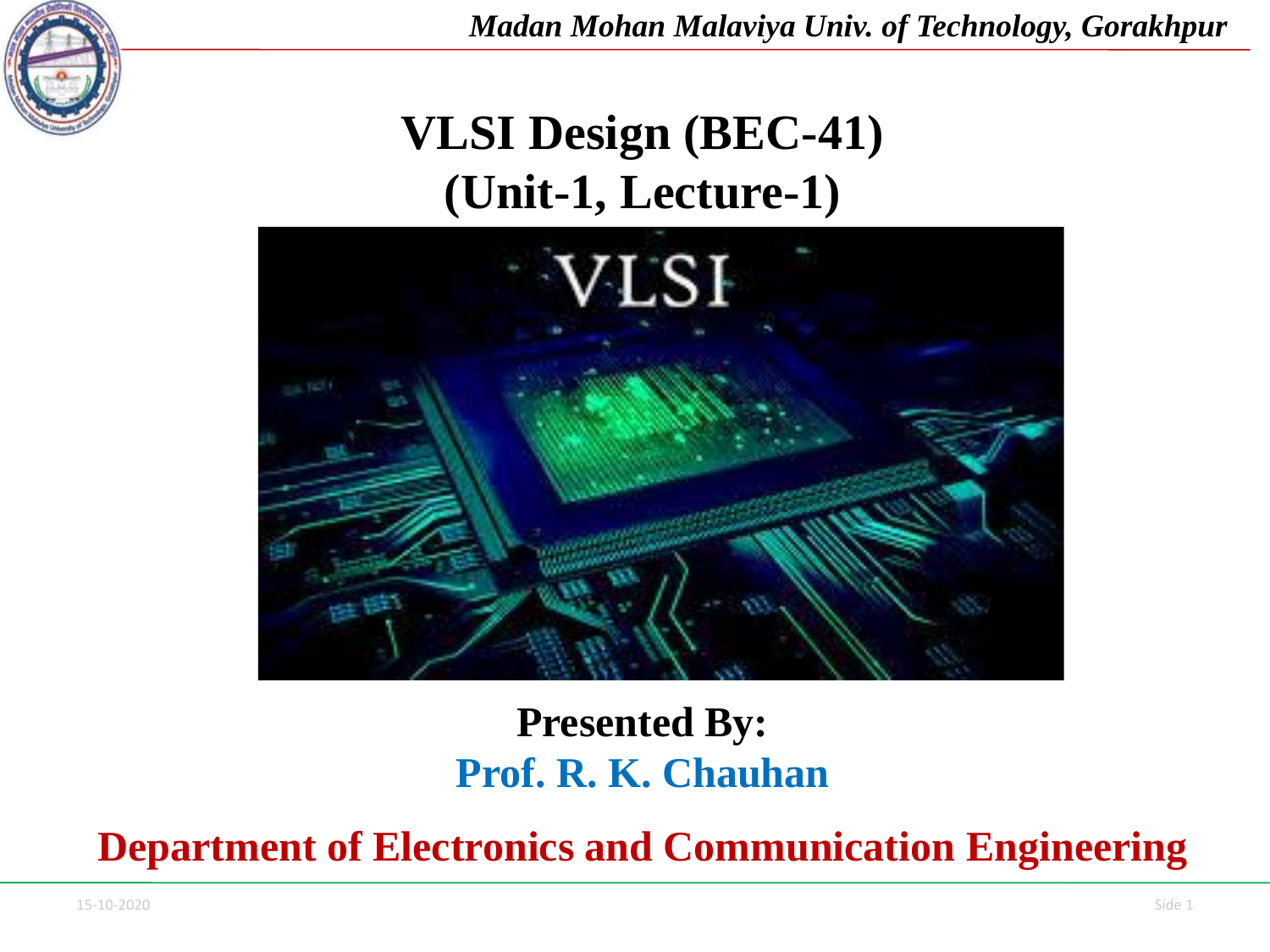

#### **Outcomes**

- **Trends & Projections in VLSI Circuits**
- **Flow diagram of VLSI Circuit Design**
- **VLSI Design issues**
- **Y-Chart**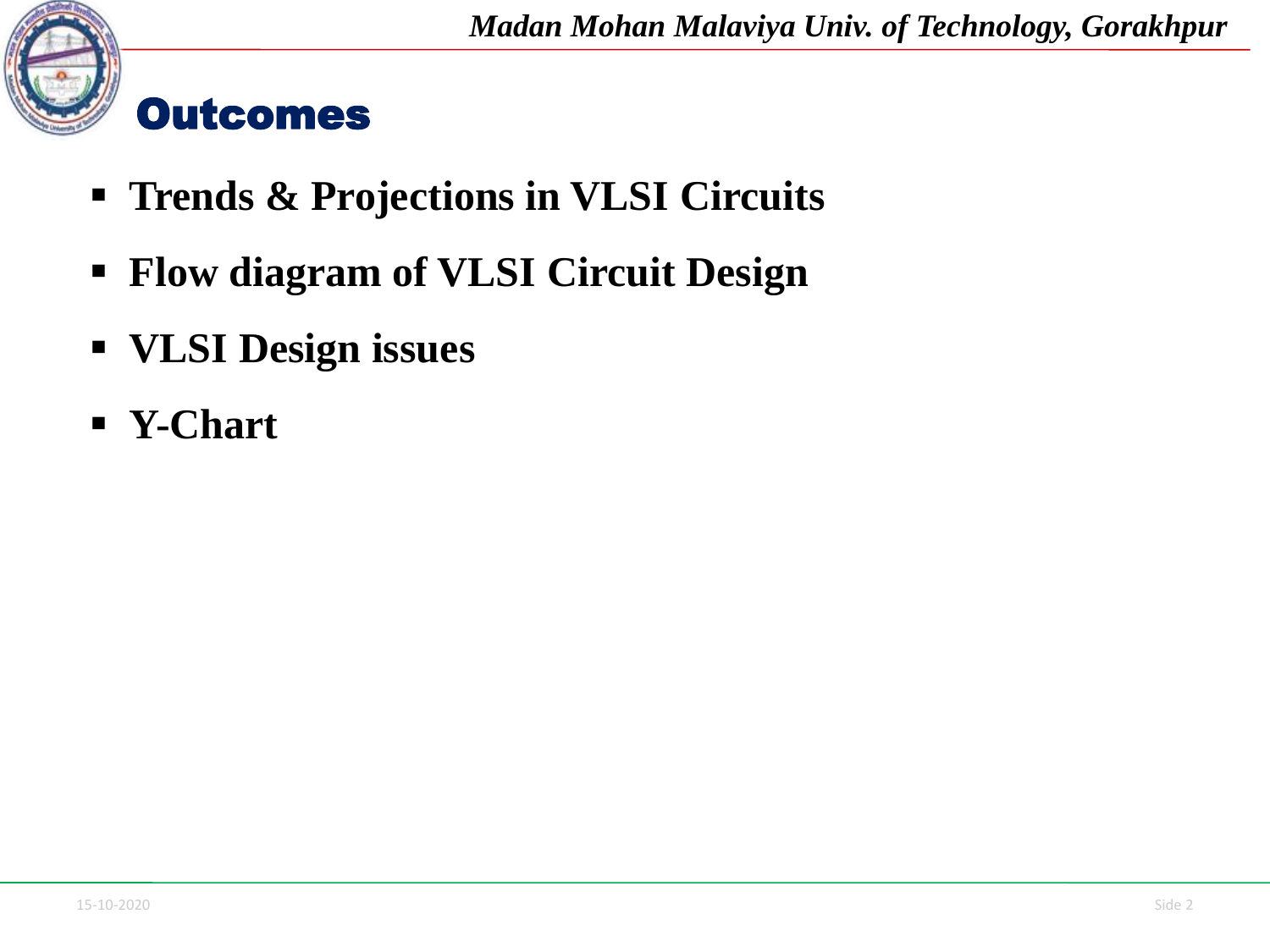

### The ordering of topics covered in a typical digital integrated circuits course

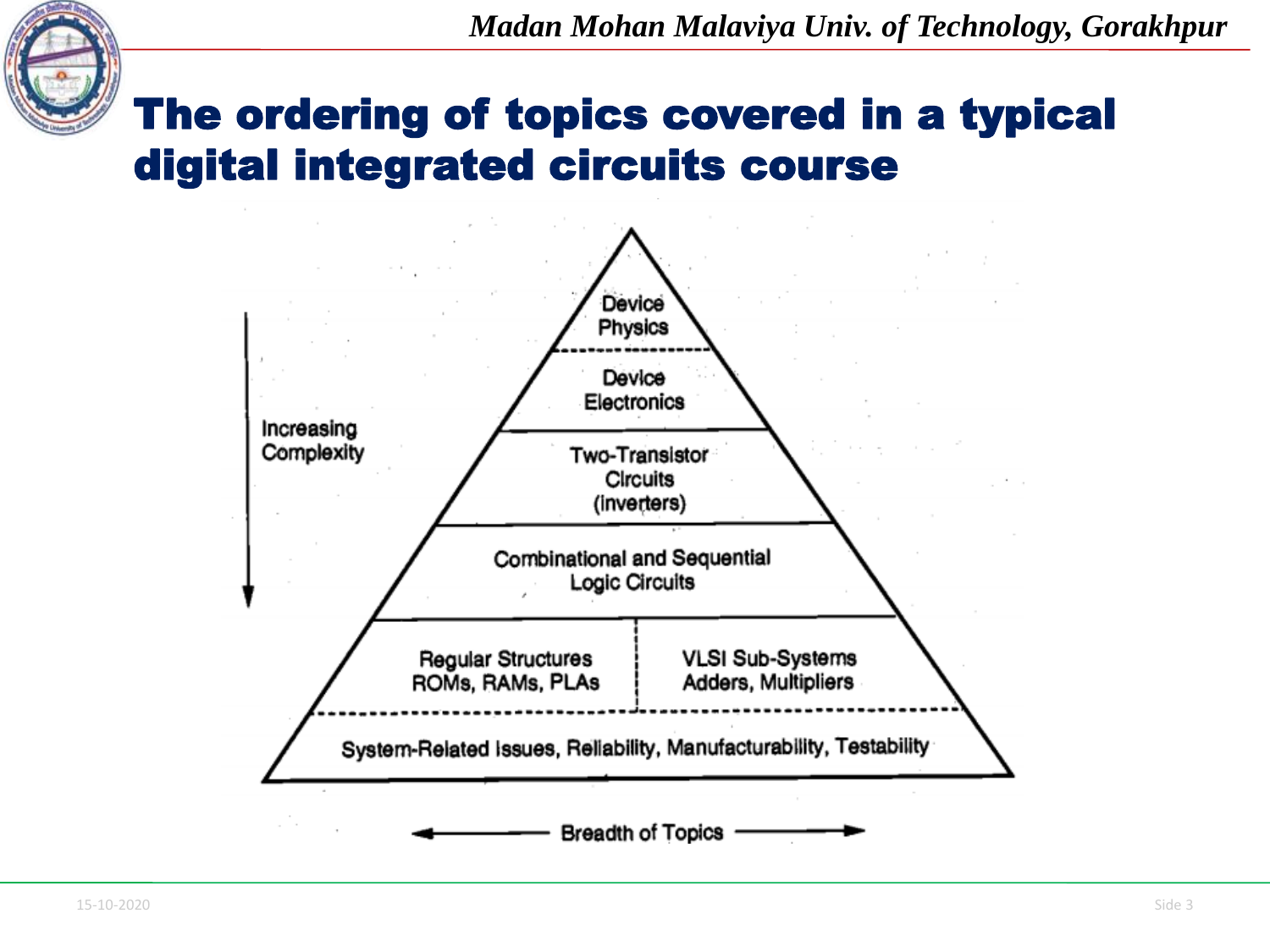#### Evolution of minimum feature size in integrated circuits over time

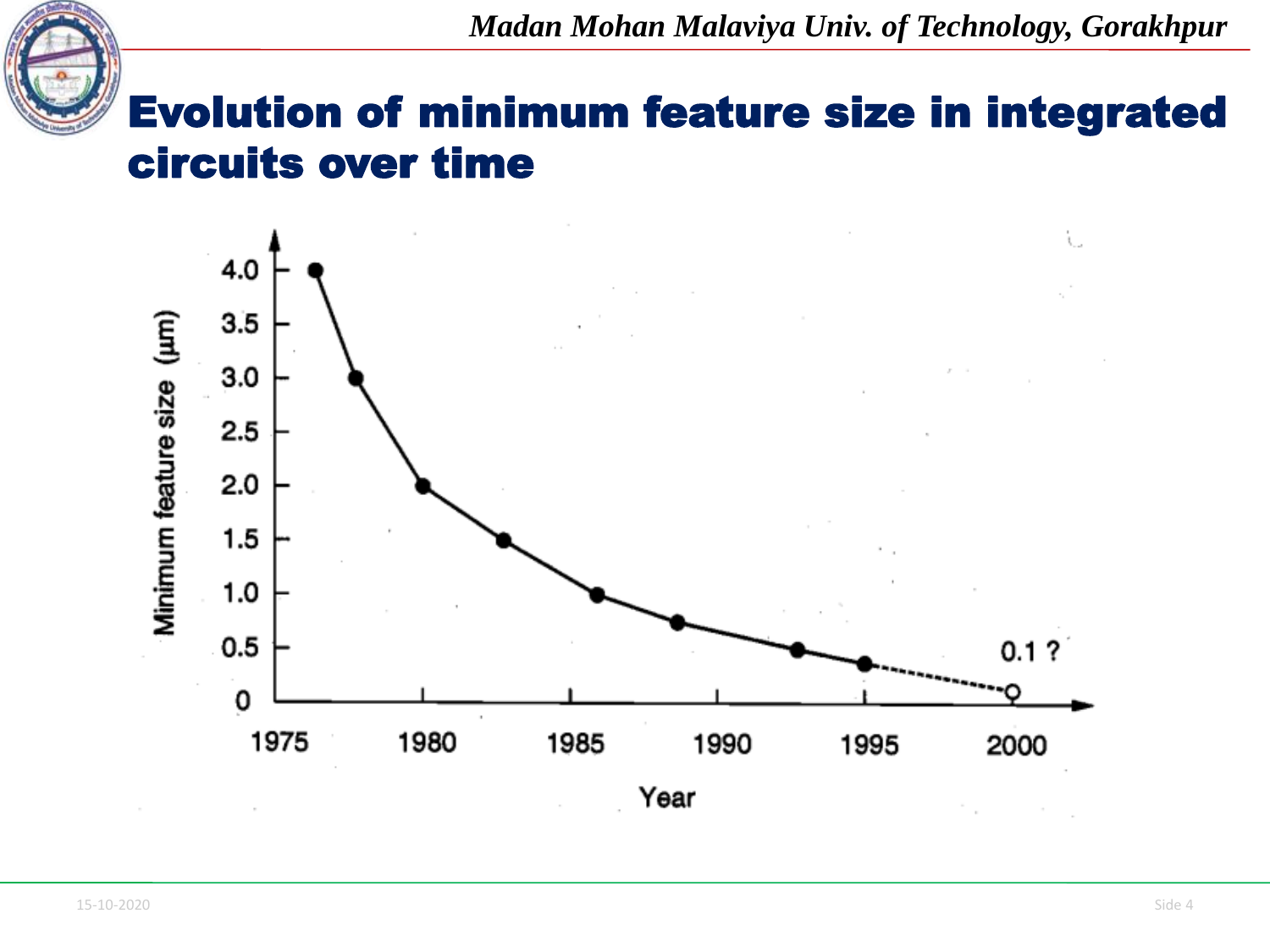

#### Level of integration versus time for memory chips and logic chips

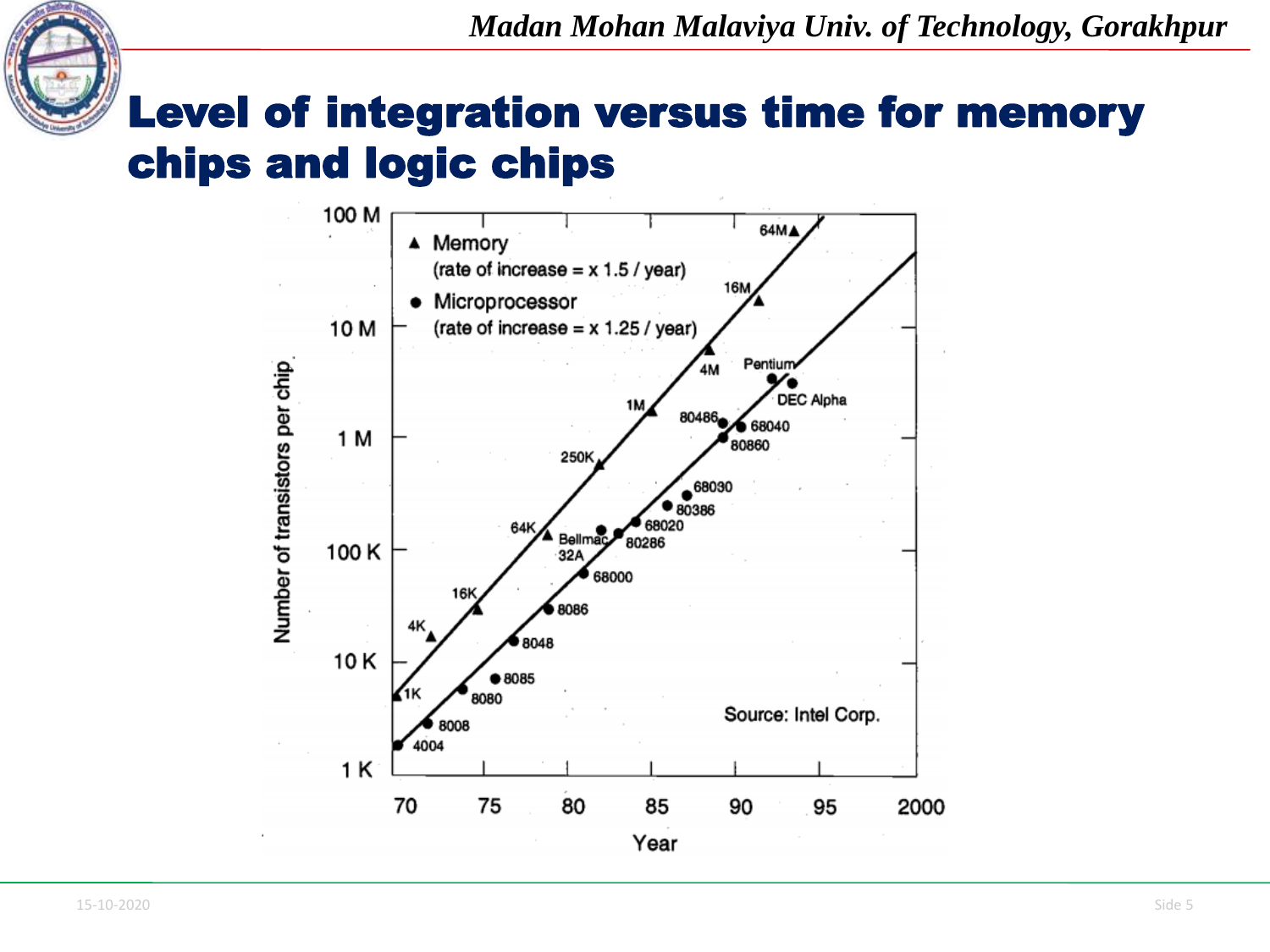

### VLSI Design Flow



- Specifications comes first, they describe abstractly, the functionality, interface, and the architecture of the digital IC circuit to be designed.
- Behavioral description is then created to analyze the design in terms of functionality, performance, compliance to given standards, and other specifications.
- RTL description is done using HDLs. This RTL description is simulated to test functionality. From here onwards we need the help of EDA tools.
- RTL description is then converted to a gate-level netlist using logic synthesis tools. A gate level netlist is a description of the circuit in terms of gates and connections between them, which are made in such a way that they meet the timing, power and area specifications.
- Finally, a physical layout is made, which will be verified and then sent to fabrication.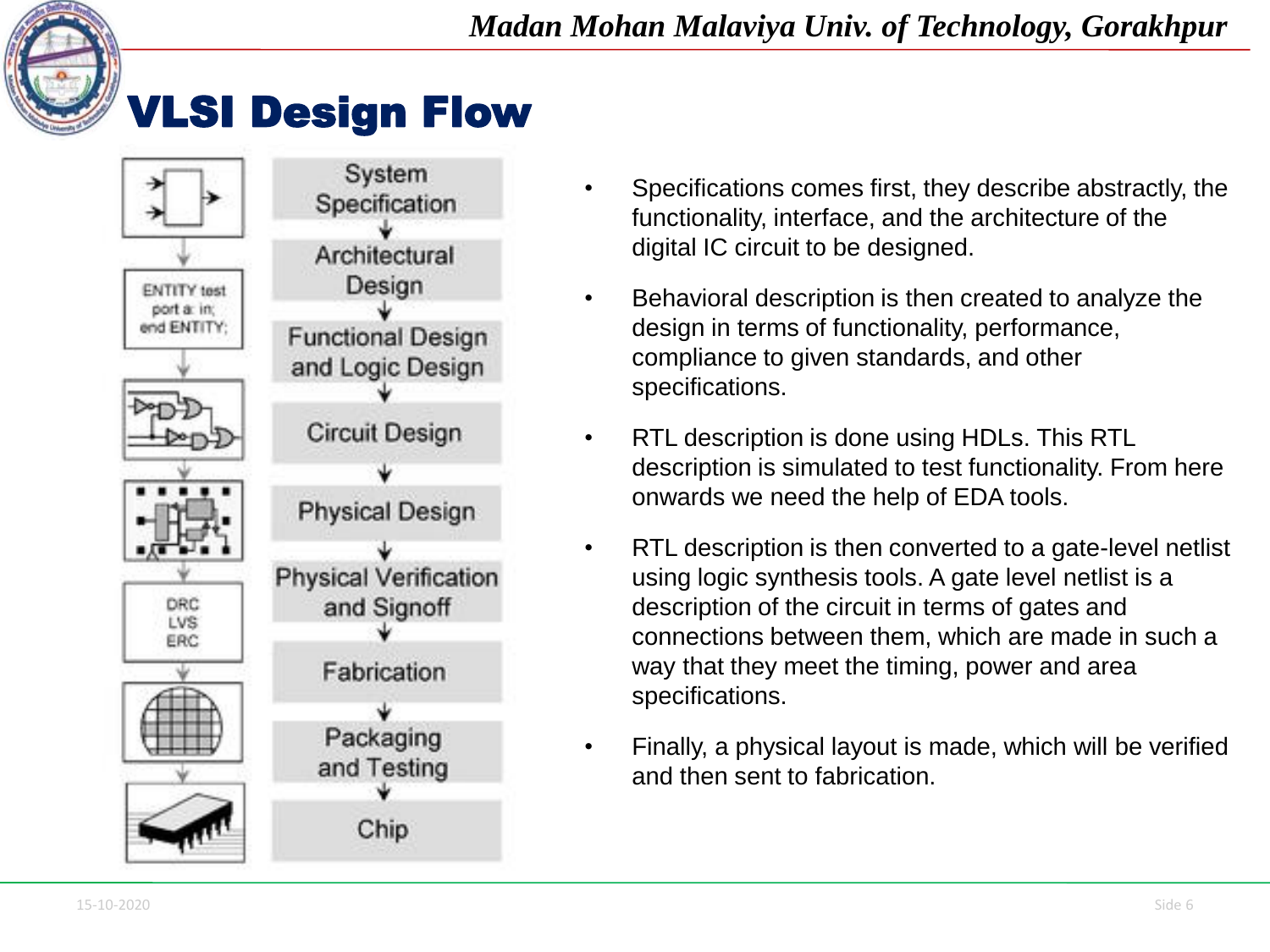

**Behavioral Structural** CPU, Memory Systems Algorithms Subsystems, Buses Register-transfer ALUs, Registers Løgic Gates, Flipflops Transfer functions Transistors Polygons Cells, Module Plans Macros, Floor Plans Clusters Chips, Physical Partitions Geometry

- **The Gajski-Kuhn Y-chart is a 1 Chart** *Chart* model, which captures the considerations in designing semiconductor devices.
	- The three domains of the Gajski-Kuhn Y-chart are on radial axes. Each of the domains can be divided into levels of abstraction, using concentric rings.
	- At the top level (outer ring), we consider the architecture of the chip; at the lower levels (inner rings), we successively refine the design into finer detailed implementation
	- Creating a structural description from a behavioral one is achieved through the processes of high-level synthesis or logical synthesis.
	- Creating a physical description from a structural one is achieved through layout synthesis.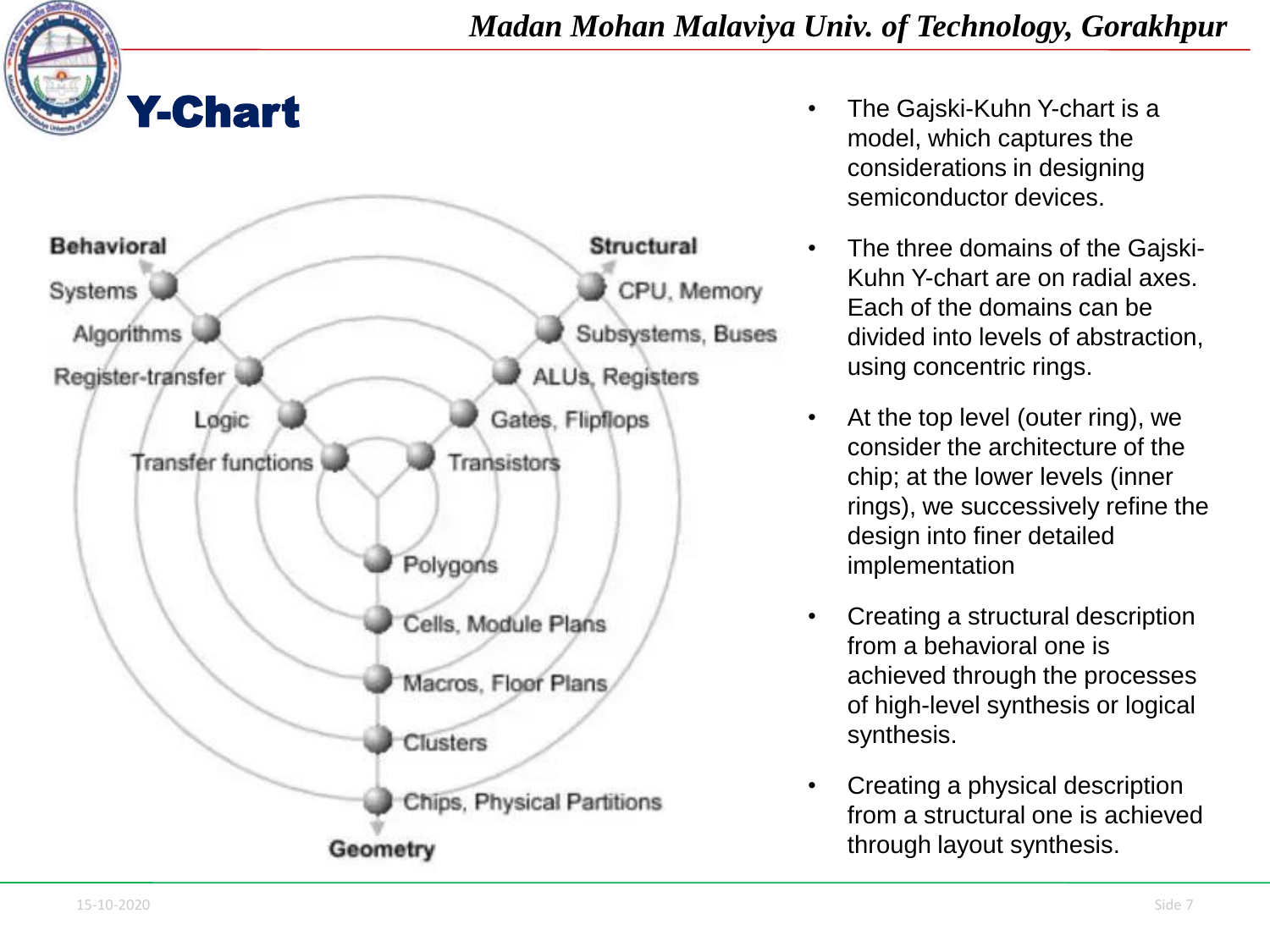

#### Design Hierarchy-Structural

- The design hierarchy involves the principle of "Divide and Conquer." It is nothing but dividing the task into smaller tasks until it reaches to its simplest level. This process is most suitable because the last evolution of design has become so simple that its manufacturing becomes easier.
- We can design the given task into the design flow process's domain (Behavioral, Structural, and Geometrical). To understand this, let's take an example of designing a 16-bit adder, as shown in the figure below.

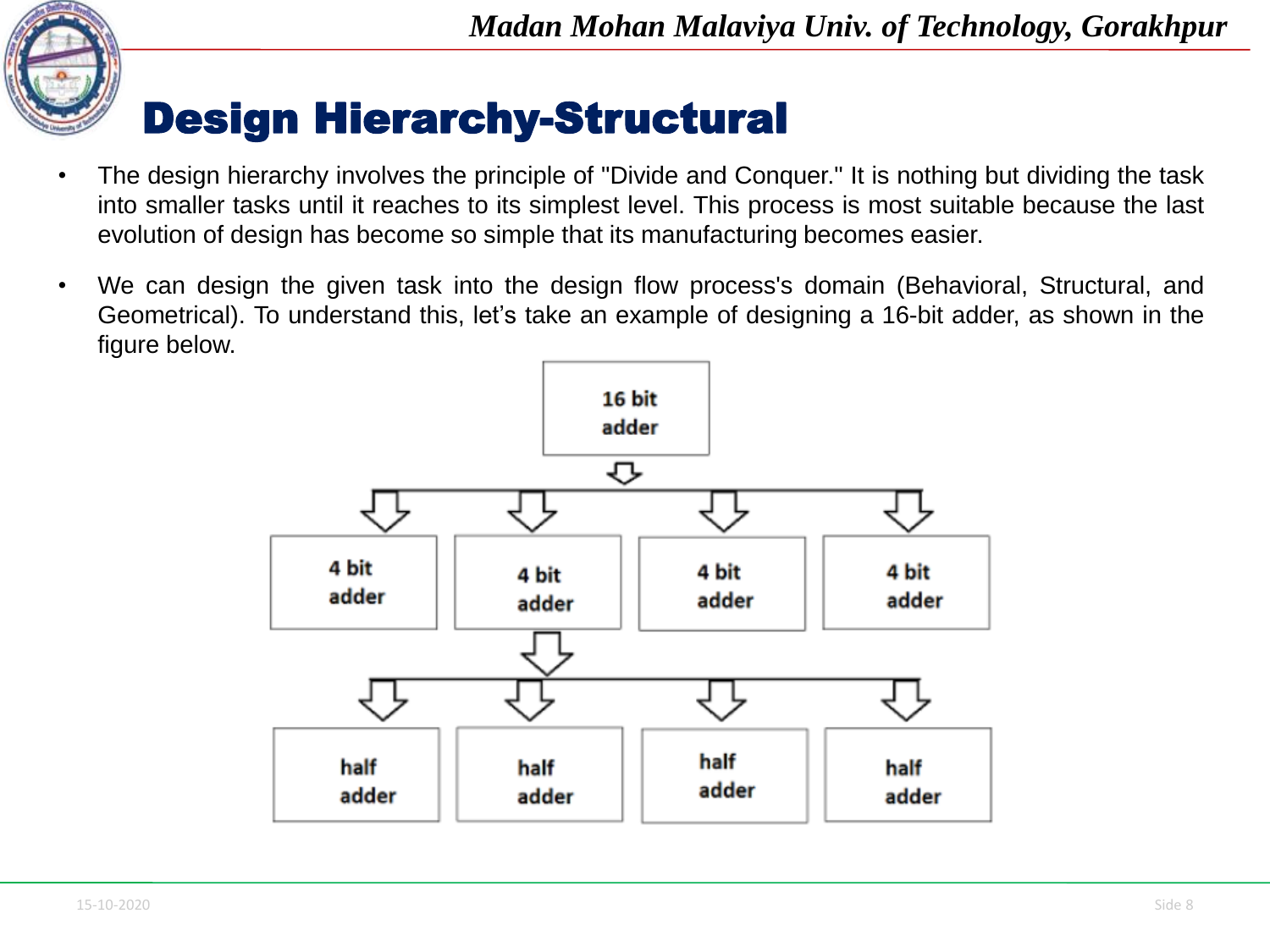

### Concepts of Regularity, Modularity and Locality

The hierarchical design approach reduces the design complexity by dividing the large system into several sub-modules. Usually, other design concepts and design approaches are also needed to simplify the process.

- **Regularity** means that the hierarchical decomposition of a large system should result in not only simple, but also similar blocks, as much as possible. A good example of regularity is the design of array structures consisting of identical cells - such as a parallel multiplication array.
- **Modularity** in design means that the various functional blocks which make up the larger system must have well-defined functions and interfaces. Modularity allows that each block or module can be designed relatively independently from each other, since there is no ambiguity about the function and the signal interface of these blocks. All of the blocks can be combined with ease at the end of the design process, to form the large system. The concept of modularity enables the parallelization of the design process. It also allows the use of generic modules in various designs - the well-defined functionality and signal interface allow plugand-play design.
- The concept of **locality** also ensures that connections are mostly between neighboring modules, avoiding long-distance connections as much as possible. This last point is extremely important for avoiding excessive interconnect delays. Time-critical operations should be performed locally, without the need to access distant modules or signals. If necessary, the replication of some logic may solve this problem in large system architectures.